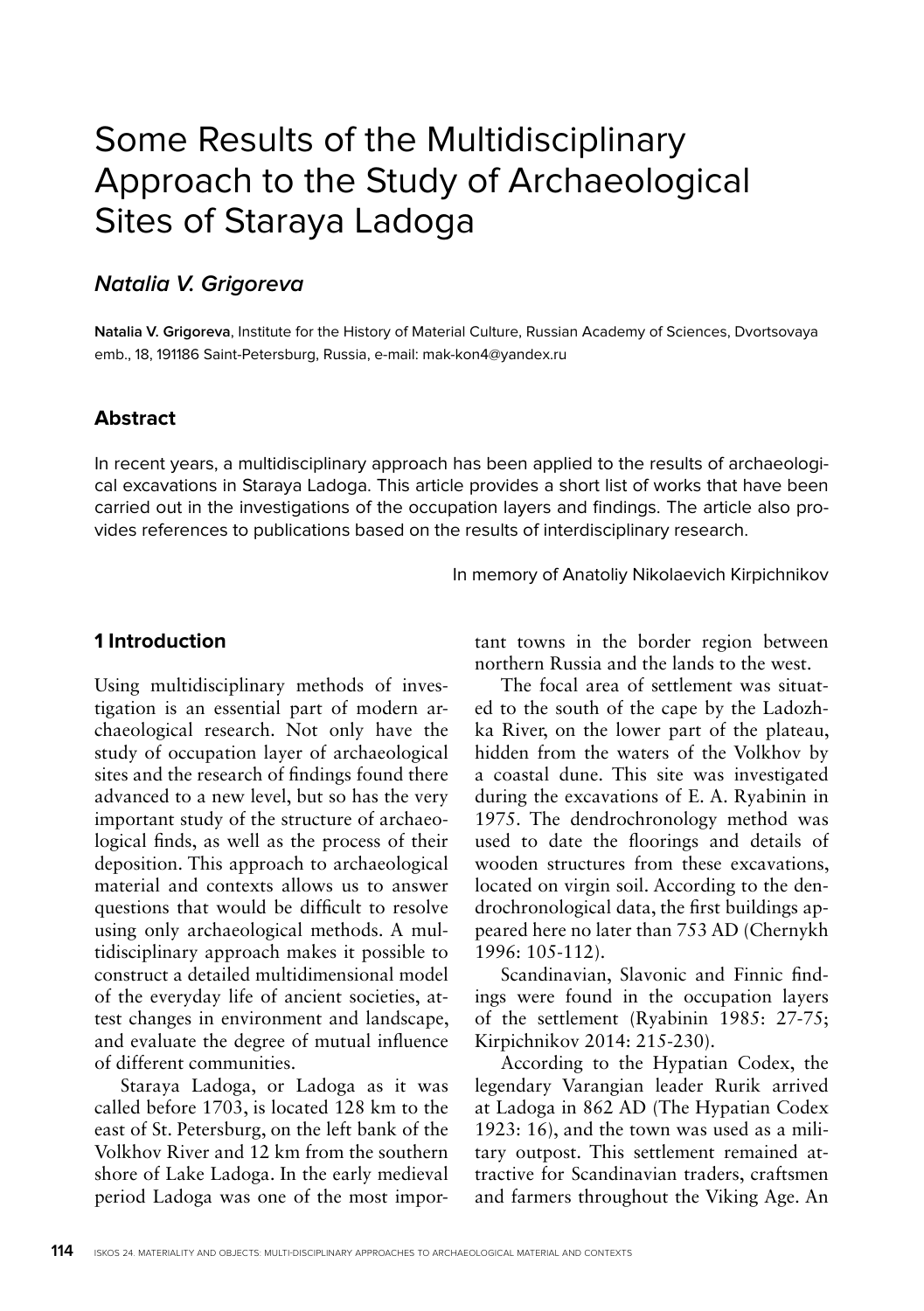

Figure 1. Zemlyanoye gorodishche. View from the south. Photo by S. Vasiljev 2021.

important mention of Ladoga is dated 1019 AD in the chronicles, when Princess Ingegerd Olofsdotter of Sweden married the Grand Prince of Kiev, Yaroslav Mudryy (Yaroslav the Wise). As part of their marriage agreement, Yaroslav ceded Ladoga to his wife, who appointed her father's cousin, the Swedish earl Ragnvald Ulfsson, to rule the town (Melnikova 2013: 533). There was a separate jarlsriki of Ladoga. From the beginning of the 12th century onwards, Ladoga came under the cultural and political influence of Novgorod.

According to Anatoliy N. Kirpichnikov, the first stone fortress was built here at the end of the 9<sup>th</sup> century (Kirpichnikov 1984: 23-34). However, the chronicle mentions the building of a second stone fortress in 1114 (The Hypatian Codex 1923: 273). During the later periods the fortifications underwent numerous reconstructions. The last of these was conducted in the middle of the  $17<sup>th</sup>$  century.

The settlement area expanded considerably at the beginning of the 9th century. The houses were built on the right bank of the Ladozhka River. By the end of the  $16<sup>th</sup>$  century, a part of the settlement was surrounded by earthen walls and merged with the fortress (Selin 2010: 334-344). For this reason, this place started to be called Zemlyanoye Gorodishche (Earthen Hillfort).

The stone fortress and Zemlyanoye Gorodishche continue to be the centre of Ladoga up to the present day. Archaeological excavations are now undertaken in the stone fortress and at Zemlyanoye Gorodishche and other areas of the medieval settlement (Fig. 1). The Staroladozhskaya Archaeological Expedition of the Department of Slavic-Finnish Archeology of the Institute of the History for Material Culture of the Russian Academy of Sciences is working in Ladoga every year. From 1972 to 2013, the head of the expedition was Anatoly N. Kirpichnikov (Fig. 2). All the works that will be discussed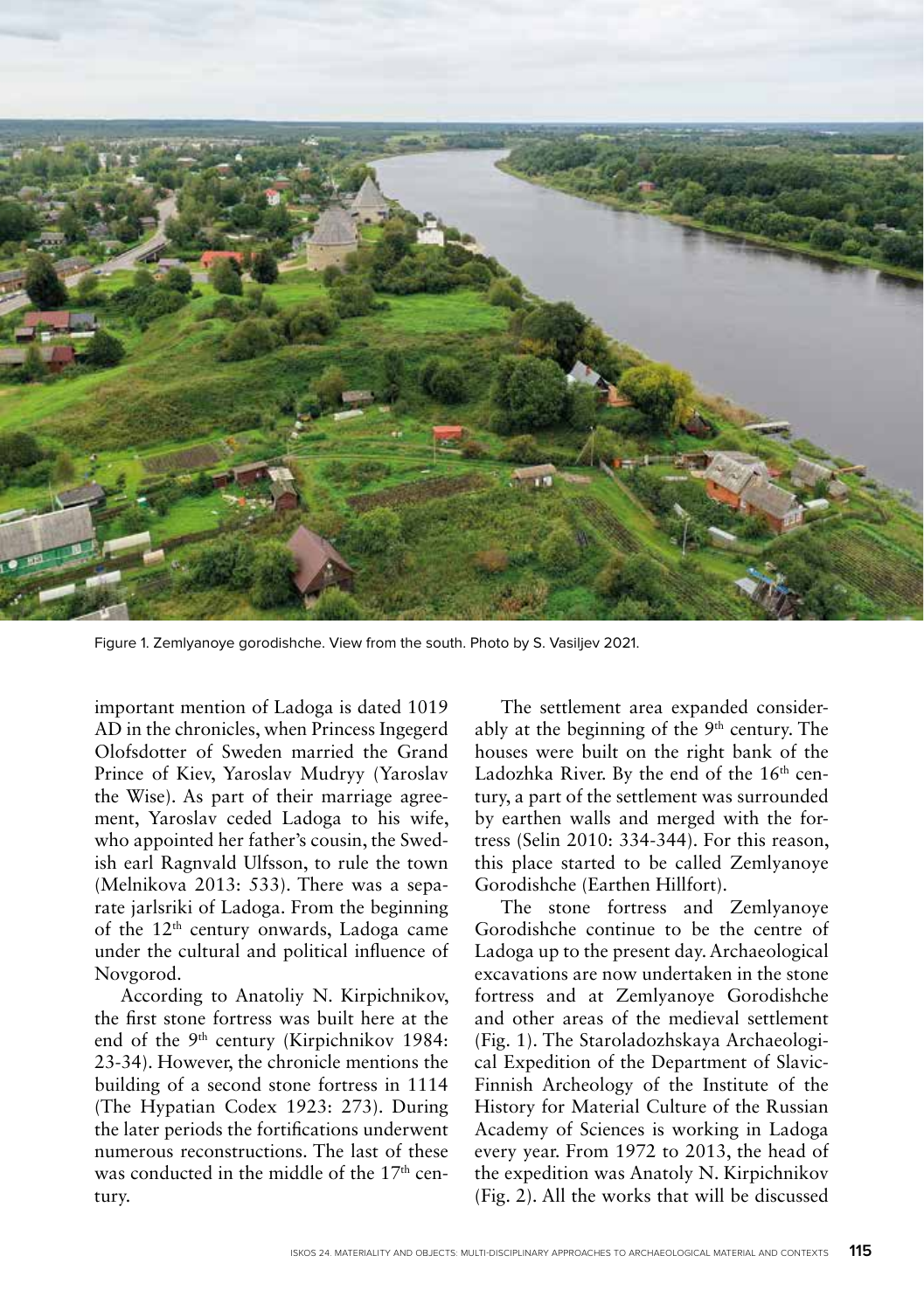

Figure 2. The remains of a wooden building in the cultural layer of the middle of the 9<sup>th</sup> century. Anatoly Kirpichnikov photographs the hearth. Excavations in 2009. Photo: S. Beletckiy.

in this text were carried out in the southern part of Zemlyanoye Gorodishche during the excavations of 1999-2013.

For many years, the studies of the Ladoga settlement and of the archaeological finds discovered here were comprised of systematic cooperation with specialists of various branches of natural science.

#### **2 The investigation of soil formation of the Neolithic and early medieval period**

The study of buried soil (Fig. 3) under the earliest occupation layer of the Ladoga settlement and the features of the early landscape has been carried out together with researchers of the Institute of Geography of the Russian Academy of Sciences. Based on the study of selected samples and the literature data, the several stages of soil formation of Ladoga have been identified, from the

Neolithic through the Ladoga transgression and accumulation of sapropel (maximum of transgression 4000 calBP), to the appearance of the Ladoga settlement in the middle of the 8th century AD (Aleksandrovskiy & Aleksandrovskaya 2018: 168-180; Aleksandrovskiy et al. 2010; Aleksandrovskiy et al. 2017; Aleksandrovskiy et al. 2018; Aleksandrovskiy et al. 2019: 21-24). The excavations at Zemlyanoye Gorodishche and the open settlement area revealed traces of farming in the upper part of the soil. This discovery sends us back to the question of the period when the settlement existed. It also opens a discussion of its possible cultural affiliations (Lapshin 2019). Over the course of the study, small pieces of coal from the upper part of the buried soil layer associated with agricultural cultivation were dated from excavations located in the southern and southeastern part of Zemlyanoye Gorodishche. Judging from the results, economic activity and intensive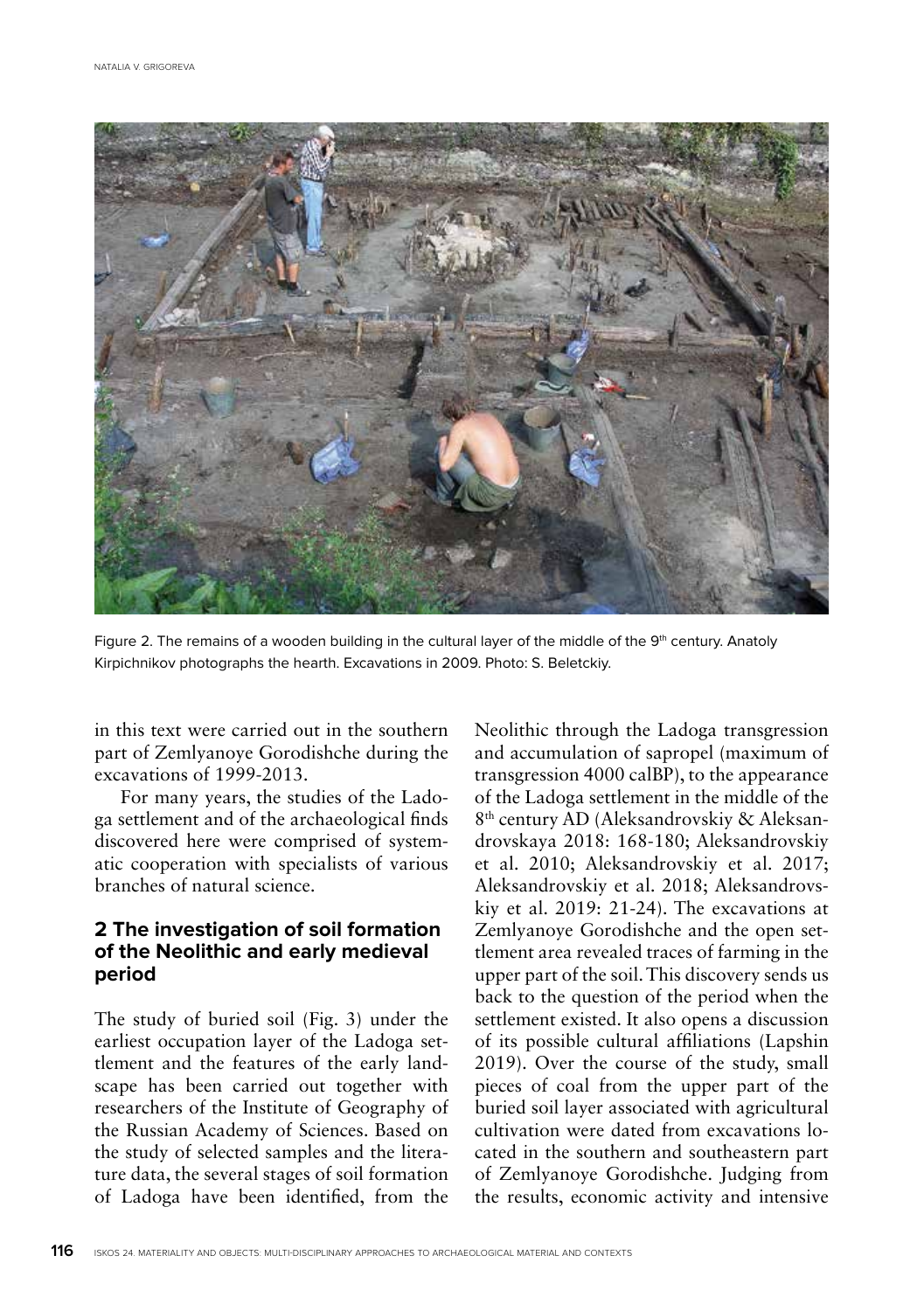excavations of the site could have been carried out from the beginning of the  $5<sup>th</sup>$  century AD to the middle of the 8th (Aleksandrovskiy 2012: 60. Tabl. 1).

#### **3 The investigation of archaeobotany**

The archaeobotanical studies of the cultural layer of the Ladoga settlement have been traditional ones. At the end of the last century, the Staraya Ladoga archaeological expedition worked in close cooperation with Finnish researchers. The work was carried out in the northwestern part of Zemlyanoye Gorodishche (Aalto & Heinäjoki 1997). Samples were taken from the lower part of the cultural layer from cultural horizons of the  $9-10<sup>th</sup>$  centuries. A number of industrial crops (common hops (Humulus lupulus), common millet (Panicum miliaceum L.), hemp (Cannabis sativa L.)), grain crops (barley (Hordeum vulgare L.) and emmer (Triticum dicoccum, Triticum aestivum compactum)), as well as individual grains of rye (Secal cereale) and oats (Avena sativa), were discovered from the samples. These excavations made it possible to get an idea of the natural environment of Ladoga in the 9-10<sup>th</sup> centuries. Archaeobotanical work in recent years has been carried out in the southeastern part of Zemlyanoye Gorodishche and focused primarily on the study of the buried soil. Together with experts of archaeobotanical studies of the N. I. Vavilov All-Russian Institute of Plant Genetic Resources (VIR), 15 samples were obtained from the buried soil and the lower part of the occupation layer, from which almost 19000 fruits and seeds (and their fragments) of cultivated and wild plants were isolated using the flotation method (charred plant remains gathered from wet-sieved soil samples). Samples for



Figure 3. Excavation of the buried soil layer. Excavations in 2010. Photo: S. Beletckiy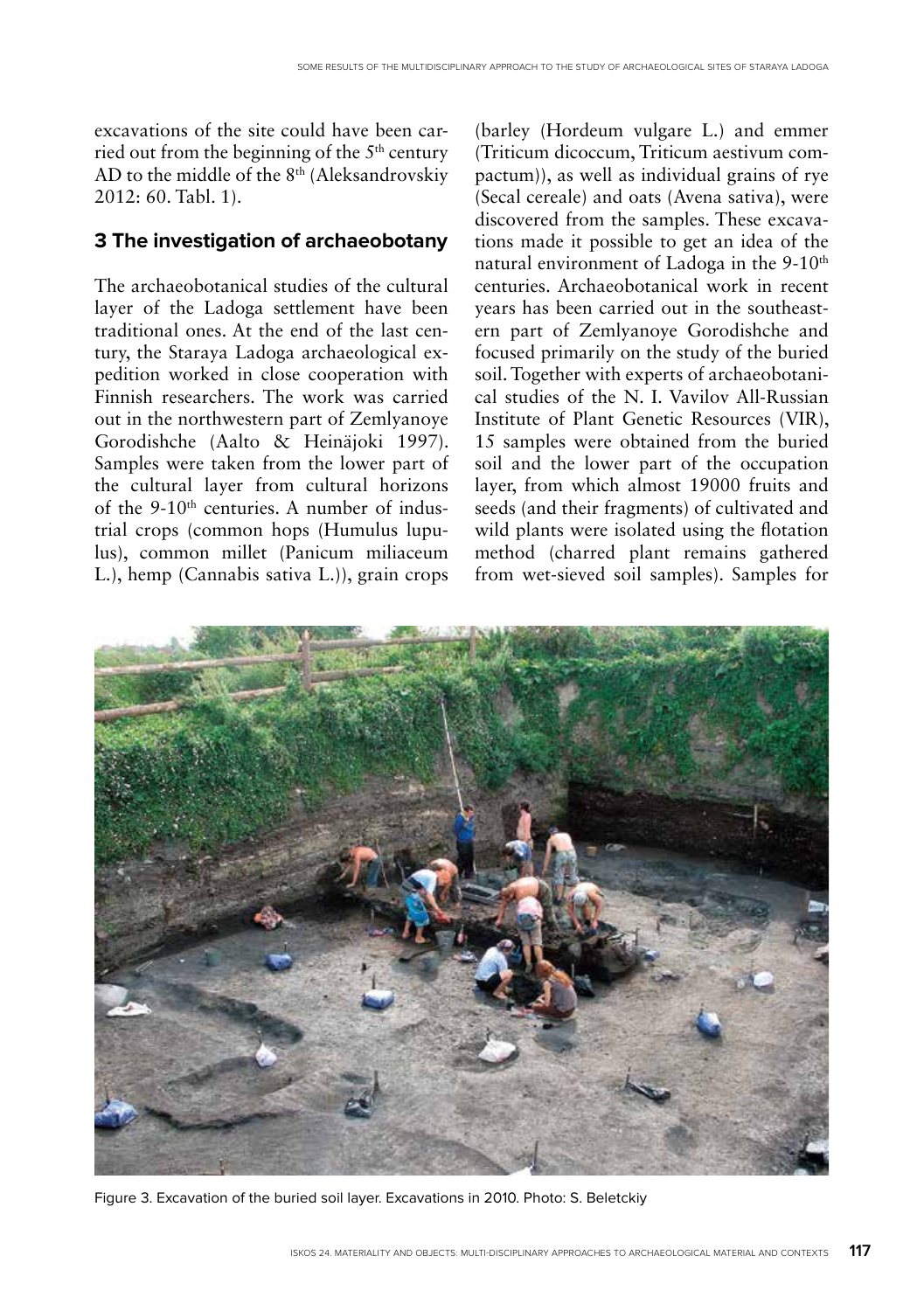research were taken in 2010 and 2013 from the bottom part of the cultural layer and buried soil. The results of the carpological analysis revealed complexes of weed-ruderal, forest-edge, meadow (including marsh-meadow and coastal meadow-marsh) and cultivated plants. Among the macrostates of wild plants (wild plant macrofossils), the seeds of 44 species were identified; some of the remains (2636 pcs) could not be identified due to the insufficient number of preserved morphological features defined only up to the genus or family. Seeds of cultivated plants (1628 pcs) were found in all samples and were assigned to nine taxa: cultivated barley (Hordeum vulgare L.), bread wheat (Triticum aestivum L.), emmer (Triticum dicoccon Schrank), oats (Avena sp.), common millet (Panicum miliaceum L.), hemp (Cannabis sativa L.), peas (Pisum sativum s. l.), flax (Linum usitatissimum L.) and common poppy (Papaver somniferum L.) (Chukhina et al. 2014; Chukhina et al. 2015). Additionally, the analysis of the occupation layer and buried soil which attested to the existence of phytoliths inside them was carried out together with the Department of Botany of Altai State University. Studies have identified several palynocomplexes that characterise vegetation for each of the periods of formation of soil deposits (Speranskaya et al. 2017). The stratigraphic distribution and composition of phytoliths of the occupation layers and virgin soil confirm the previously expressed concepts of the development of landscape and natural conditions in the Lower Volkhov Region, which are closely related to fluctuations in the water level of the Volkhov River. Phytoliths of cultivated cereals, thin-toothed sticks with long, often branching (dendric) teeth that are formed in the spikelet glums of cultivated cereals, were not found in the samples of buried soil. This may mean that, despite the traces of agricultural tillage discovered by soil scientists, no cereals were cultivated at the site of the future settlement. Excavating the soil and applying fertilisers is also common while cultivating garden plants (Platonova et al. 2018).

## **4 The investigation of osteology and archaeozoology**

The study of animal bone remains was carried out by specialists in archaeozoology from the Institute of Plant and Animal Ecology of the Ural Branch of the Russian Academy of Sciences. They investigated the species composition of animals whose bones, ranging from the Viking Age to the Modern Age, were found in excavations in 2006-2013. As a result, it becomes possible to find out the ratio of domestic and wild species, herd structure, age, etc. Interesting results were obtained from materials dating back to the Viking Age. During the 2009 excavations, when the layers of the second half of the 9th century were examined, a significant osteological collection was assembled, including the bones of mammals, birds and fish (Bobkovskaya 2010). The overwhelming majority of mammalian bone remains belong to domestic animals. Most of them belonged to pigs, followed by cattle (cows). These two types were used to produce meat (pork, beef) and dairy products. It is possible that, when breeding cattle, dairy farming was predominant. Small cattle (sheep, goats) occupied the third place in the herd in terms of numbers, and, judging by the nature of bone fragmentation, their purpose was complex, e.g. wool and milk. Perhaps the sheep were used as a sacrificial animal. Fragments of horse bones were found in small amounts. The inhabitants' diet did not include horse meat; horses were kept for household purposes. There were very few cat and dog bones among the finds.

Though commercial mammal species were diverse in composition (ungulates, carnivores, rodents), they were very few among the finds. Beavers and hares could be eaten; the other species (beaver, hare, fox, elk, red deer, wolf, lynx, bear, marten, otter, squirrel) were hunted for their skins, and the Ladoga seal (Pusa hispida ladogensis) was most likely hunted for its fat (blubber). Hunting clearly played a supporting role, but the actual catch volume is likely to be underestimated, since the vast majority of animals caught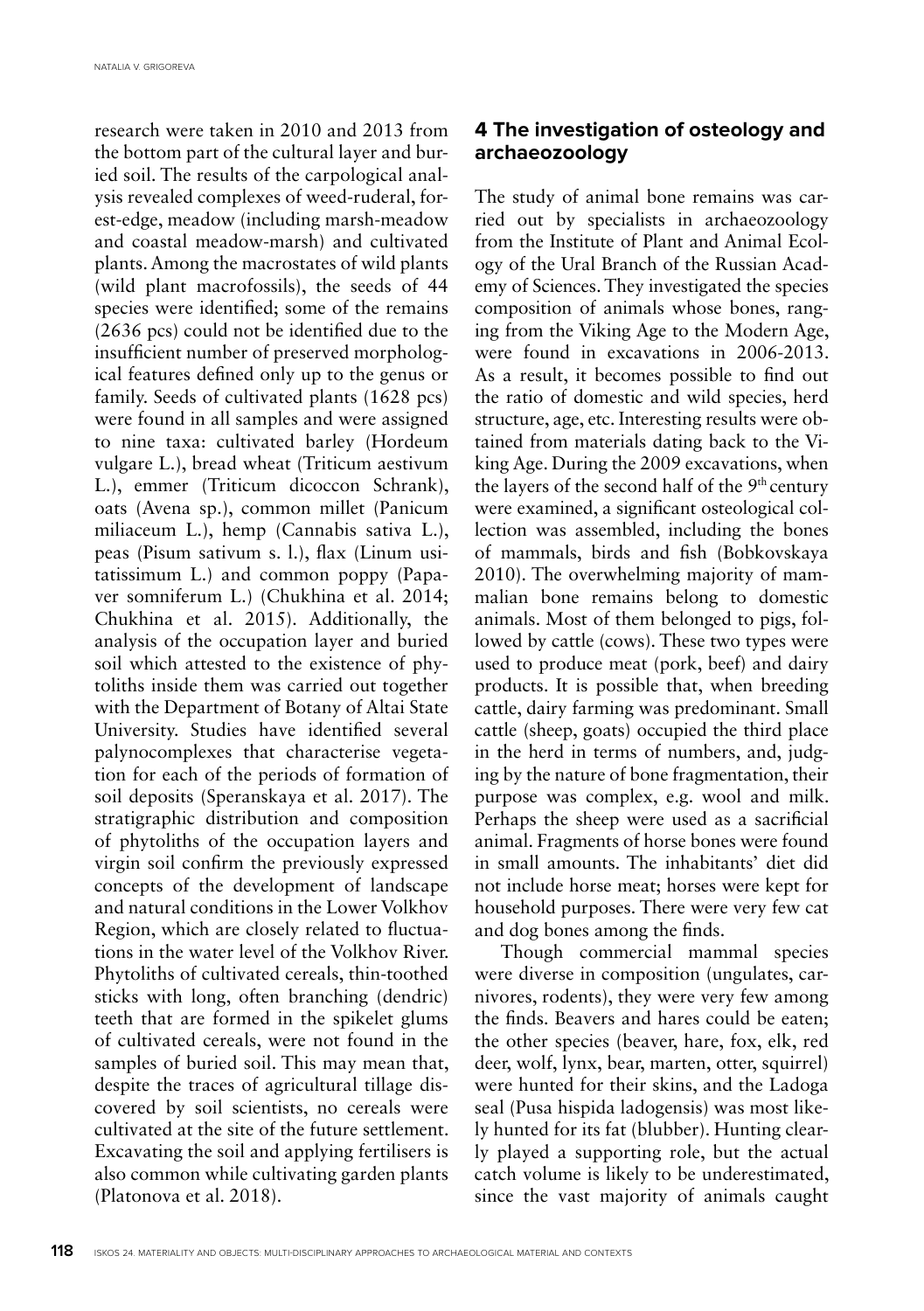during hunting were butchered on site, thus their bone remains were not found on the territory of the settlement. Fishing played an important role in the town's economy. Several works by researchers from the Institute of Ecology and Subsoil Use (Kazan, Republic of Tatarstan) are devoted to the study of ichthyofauna from excavations of the 9<sup>th</sup>-10<sup>th</sup>-century occupation layer at Zemlyanoy Gorodishche. 23 fish species were identified, among which the most widely represented are the pike perch (Sander lucioperca), the sturgeon (Acipenser oxyrinchus), the bream (Abramis brama), the pike (Esox Lucius) and the catfish (Silurus glanis) (Galimova et al. 2015). Genetic studies of these species were also carried out. Part of the collection of finds of early medieval bird bones was also analysed at the Institute.

Bird bones from the excavations, which were carried out in the area of the stone fortress, were processed by researchers from the Zoological Institute of the Russian Academy of Sciences and the Department of Genetics and Biotechnology of St. Petersburg State University. 158 bird bone samples from excavations in the stone fortress performed during 2014-2015 were analysed. We determined that 108 bone remains belonged to 37 individuals of 16 species. In terms of the number of bones and the number of individuals in the layers of different times, the remains of waterbirds and chickens prevail (Galkina et al. 2016).

Domestic chickens (Gallus gallus domesticus) were abundantly represented: more than 40% of all recognisable bones belonged to nine individuals of varying ages. We also found bones of wild galliform species that were probably eaten, such as black grouse (Lyrurus tetrix) and capercaillie (Tetrao urogallus).

Waterbirds were the most diverse group in terms of the number of species identified. We found bones (39%) belonging to the common swan (Cygnus cygnus), graylag goose (Anser anser), mallard (Anas platyrhynchos), common teal (Anas crecca), northern shoveler (Anas clypeata) and redbreasted merganser (Mergus serrator). It is worth noting that mallards were commonly present in excavated bone samples (20% of all bones) and one of the three graylag goose individuals found was a young bird, no older than 1 month. Still, it is hard to determine which were caught in the wild and which were domesticated.

There are bone remains of three individuals of the common eider (Somateria mollissima) among the material dated to the  $10^{th}$ - $12^{th}$ centuries. This species breeds in the Arctic and some northern temperate regions, and its nests can be found on the White Sea coasts, as well as on islands of the Baltic Sea and in the very west of the Leningrad region. Rare migrations of the common eider of the western population to St. Petersburg were recorded in May, and on non-freezing areas of the Neva in winter. The eider is an extremely rare species on Lake Ladoga, and it is not found in small inland waters. Birds of the northern population were registered only a few times in autumn in the north and west of Lake Ladoga. Perhaps in the  $10^{th}$ - $12^{th}$  centuries the habitat of this species was more favourable and it nested on the northwestern rocky islands of Lake Ladoga, and roamed the Ladoga area during the non-breeding period.

Exclusively in mixed layers, we found bones of birds of prey. The buzzard (Buteo buteo) is a medium-sized bird that could be hunted for meat. Sparrowhawks (Accipiter nisus) were probably buried entirely. They could be killed to protect domestic chickens or used as a hunting bird, and then buried after death. The bones of an eagle-owl (Bubo bubo) have also been identified.

In addition, bone remains of a jackdaw (Corvus monedula), a common raven (Corvus corax, Passeriformes) and a common crane (Grus grus, Gruiformes) were identified, which probably served as hunting trophies.

## **5 The investigation of anthropology**

Recently, additional research was undertaken on skeletal remains excavated from a Christian burial site dating back to the  $11<sup>th</sup>$ -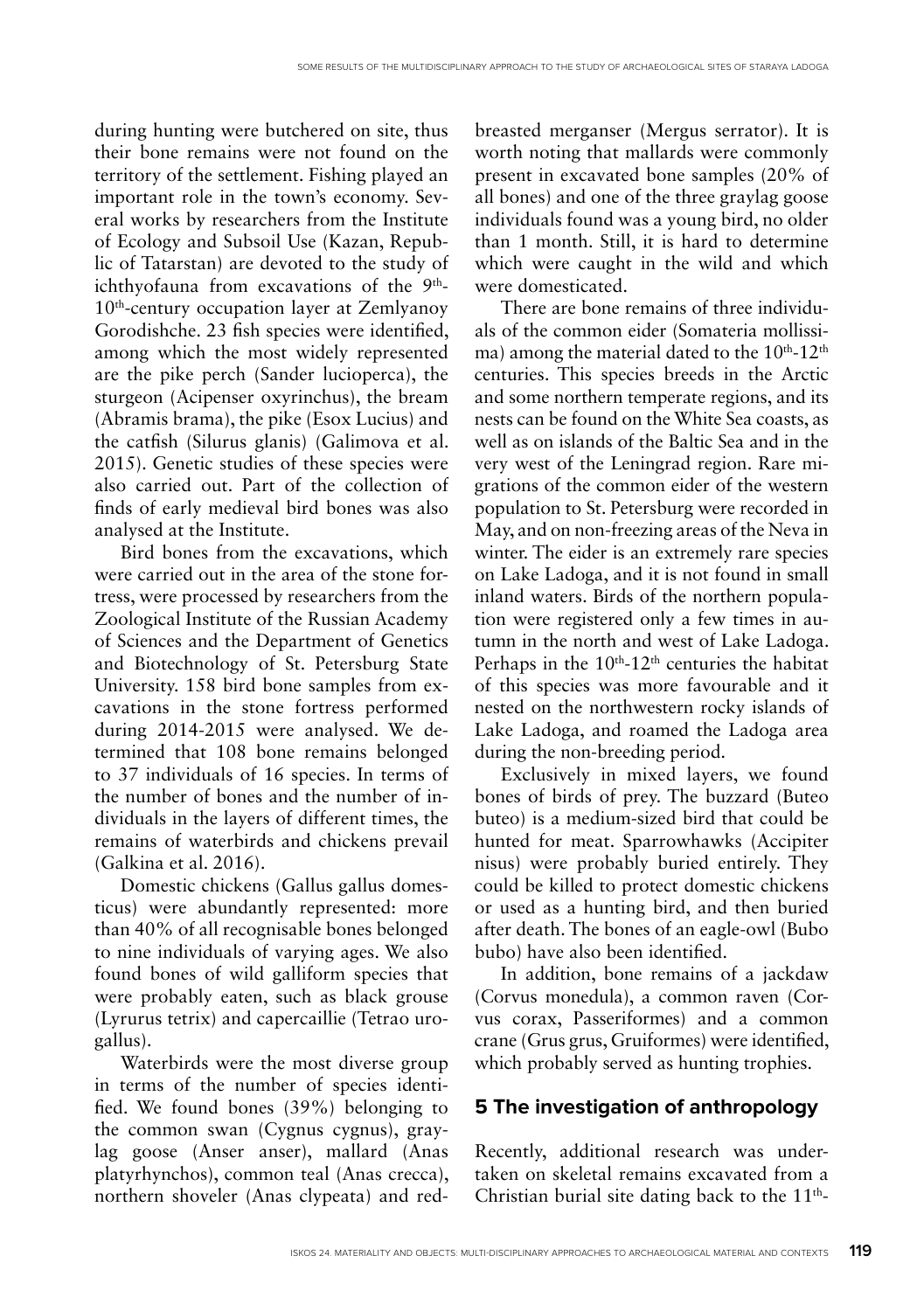12<sup>th</sup> centuries. The cemetery is situated in the central part of Zemlyanoye Gorodishche near the church of Saint Clement (Ravdonikas 1949: 12; Platonova & Sankina 2018: 101-134). The special anthropological features of the people buried show their possible Scandinavian origin. The cemetery was discovered in 1938–1940 during an excavation by V. Ravdonikas and P. Grozdilov. Physical anthropologist Alexandr N. Yuzefovich, who participated in the excavations, wrote in 1941 that the cranial series discovered among the remains is different from those of Slavonic stock. In 1969 it was noted that the trait combination setting this group apart from the Eastern Slavonic one was paralleled by that observed in Iron Age groups of Scandinavia (Platonova & Sankina 2018: 107). A new study of Staraya Ladoga skeletons (both cranial and postcranial bones), undertaken by S. Sankina in the 1990s, demonstrated chronological and typological differences in another part of this cemetery. In this place (apparently the earliest one), there were young males (mostly below the age of thirty or juvenile) and children, including infants. Using the radiocarbon method of analysis, the bone remains of several burials were dated. As a result, several dates from the  $10<sup>th</sup>-12<sup>th</sup>$  centuries were obtained. A strontium isotope analysis from 15 burials in this part of the cemetery was conducted in the Laboratory for Archaeological Chemistry at the University of Wisconsin-Madison. The isotope analysis of the teeth of buried persons has shown some distinction from local fauna samples and identified at least five non-local individuals with isotopic signatures that match the Mälaren region of eastcentral Sweden (Price et al. 2019).

In the last decade, major archaeological work took place in the area of the stone fortress, which housed a parish cemetery near St. George's Chuch from the 18<sup>th</sup> to the early  $20<sup>th</sup>$  centuries. The anthropological findings were investigated with anthropologists from the Peter the Great Museum of Anthropology and Ethnography (the Kunstkamera), Russian Academy of Sciences (Moiseev et

al. 2016). The remains of more than 100 persons from the  $18<sup>th</sup> - 20<sup>th</sup>$  centuries were discovered. The finds are similar in their craniometric characteristics to those originating from the excavations of the northern part of the cemetery, dating to the  $17<sup>th</sup>-18<sup>th</sup>$  centuries, on Zemlyanoye Gorodishche.

#### **6 Geoarchaeological investigations**

New surprising results were obtained during the study of the courtyard of the stone fortress in 2017 using high-precision gravimetry. The study was conducted with A.P. Karpinskiy, with support from the Russian Geological Research Institute (VSEGEI), in 2017. It allowed us to conclude that the coastal cape was initially much smaller than today (Grigor'yeva et al. 2018: 195). A stone wall with wooden pillars of the most ancient fortress (in the 9<sup>th</sup> century) stood along the border of the cape (Grigor'eva 2020). During the  $11<sup>th</sup>$  and up to the beginning of the  $12<sup>th</sup>$  century, the eastern side of the cape was augmented with earth brought from outside, which significantly increased the area of the medieval fortress. Without gravimetrical investigations, the complete picture of the changes would remain unclear.

## **7 The investigation of the chemical composition of finds**

Every year, during excavations at the settlement, a large number of finds of various materials are discovered (glass, metal, iron, ceramics, stone, wood, leather). Different categories of archaeological finds made from glass and metal alloys were set up, using the methods of chemical, X-ray, structural and microprobe analysis. Due to the use of the spectral analysis method (Laboratory of spectral analysis of the IIMC RAS), it was found that a glass workshop for the production of glass beads from imported raw materials functioned in Ladoga from the second half of the  $10<sup>th</sup>$  to the beginning of the  $11<sup>th</sup>$ century. This conclusion is confirmed by the chemical composition of the glass belonging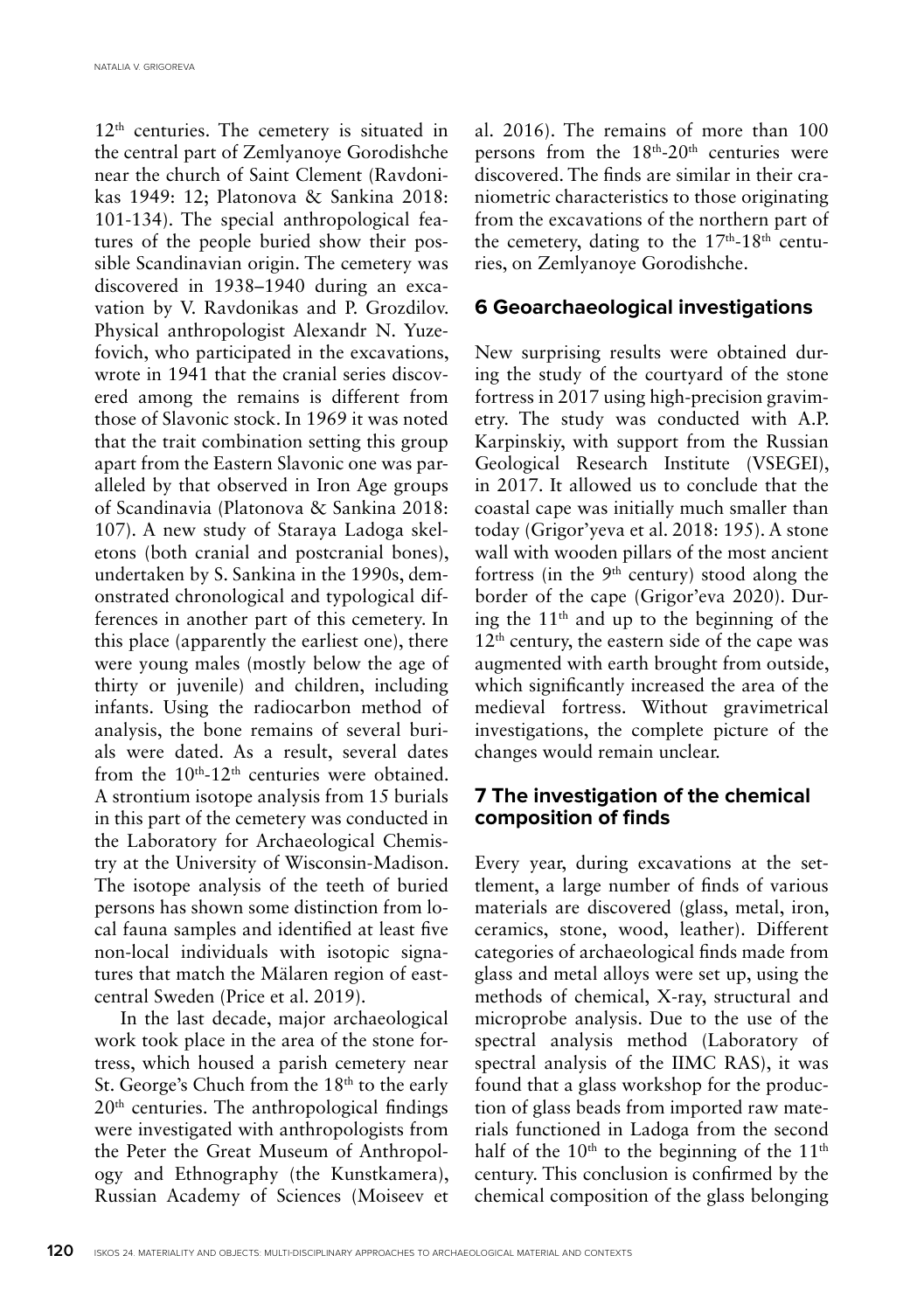predominantly to the soda-lime-silica type, which is specific for Byzantine glass composition. Cobalt was the principal colourant, but some yellow opaque lead-containing glass was also revealed. On the whole, the Staraya Ladoga glassworking is typical for Northern Europe at this time (Grigoreva & Lesman 2012; Grigoreva & Egor'kov 2020). In 2012, a spall of sintered quartz sand, covered at one side with a thin layer (less than 3 mm) of transparent colourless glass, was unearthed in excavations at the southeastern part of Zemlyanoye Gorodishche. This find allows us to suggest that the first attempts of glass melting from the local source materials were made in the Ladoga workshop (Grigorieva & Kulkova 2020).

Ladoga was a centre of redistribution of metal raw materials; a jewelry workshop was located and constantly functioned on the territory of the settlement. Tools (pincers, crucibles), metal ingots with traces of use, and semi-finished and defective products are widely represented among the archaeological finds. There are also fragments of melted metal that for some reason were not used in production. One such copper ingot was selected for lead isotope analysis. According to the results of the isotopic analysis of lead, the copper of the found ingot turned out to be close to the composition of lead from deposits in Austria and Germany (Grigoreva et al. 2021). Such finds confirm the high trade status of ancient Ladoga, and the unclaimed metal shows that there was no shortage of it.

#### **8 Conclusion**

Thus, close cooperation with researchers of various profiles allows us to clarify the facts of life in Ladoga, including details that we have not thought about before: when did poultry appear in Ladoga, or to what extent was poultry farming developed in the Northwest? How did human activities influence the formation of the surrounding landscape, and to what extent did the economy of Ladoga depend on spring floods? Did technological advancement allow for the production of glass from local quartz sand? As a result, such multidirectional studies contribute to the creation of a general picture of the world of medieval Ladoga and its inhabitants. Collaboration in close cooperation with specialists of different profiles provides a lot of new information that allows us to correct and expand on the existing notions. As part of the work of the Staraya Ladoga archaeological expedition, the plan is to continue and expand the existing cooperation with specialists in the natural sciences.

#### **References**

- Aalto & Heinäjoki 1997 = Аалто, М & Хейнайоки, Х. 1997. Растительность и окружающая среда Старой Ладоги в эпоху викингов. In А. Н. Кирпичников & Е. Н. Носов (eds.) *Древности Поволховья*: 31-41.
- Alexandrovskiy 2012 = Александровский А. Л. 2012. Радиоуглеродный возраст пахотного горизонта под культурным слоем Земляного городища Старой Ладоги. *Ладога и Ладожская земля в эпоху средневековья* 3: 59-61.
- Alexandrovskiy & Alexandrovskaya 2018 = Александровский А. Л. & Александровская Е. И. 2018. In Н. И. Платонова & В. А. Лапшин (eds.) *Новое в археологии Старой Ладоги. Материалы и исследования*: 168-180. Труды ИИМК РАН. Вып. LIII.
- Alexandrovskiy et al. 2010 = Александровский А. Л., Кренке Н. А. & Нефёдов В. С. 2010. Исследования почв и отложений под культурным слоем Земляного городища Старой Ладоги In: Носов Е. А. & Белецкий С. В. (eds.) *Краеугольный камень. Археология, история, искусство, культура России и сопредельных стран*: 43-61. Том I.
- Alexandrovskiy et al. 2017 = Александровский А. Л., Лапшин В. А., Григорьева Н. В., Александровская Е. И. & Скрипкин В. В. 2017. Старая Ладога: палеопочвы и природная среда в неолите и раннем средневековье. In Н. О. Ковалева, С. К. Костовска, А. С. Некрич & О. А. Салимгареева (eds.) *Человек и природа*: 10-14. Материалы XXVII Международной междисциплинарной конференции 'Проблемы социоестественных исследований' и Международной междисциплинарной молодежной школы 'Стратегии экологической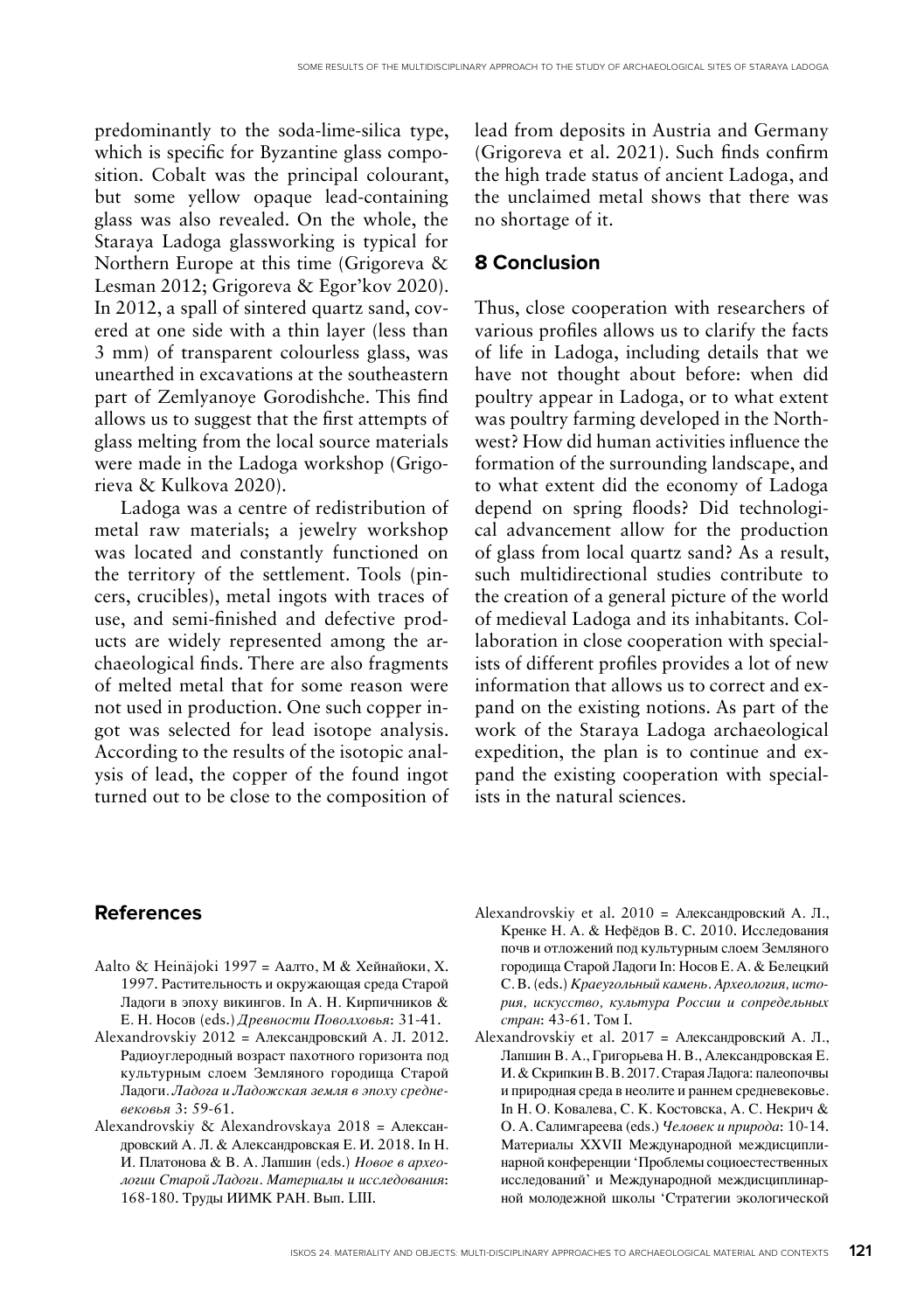безопасности'. http://www.igras.ru/sites/default/ files/%D0%9C%D0%B0%D0%BA%D0%B5% D1%82%20%D0%A1%D0%95%D0%98%20 2017%20%D0%BE%D0%BA%D0%BE%D0%B D%D1%87%D0%B0%D1%82%D0%B5%D0% BB%D1%8C%D0%BD%D1%8B%D0%B9.pdf Read 10.09.2020.

- Alexandrovskiy et al. 2018 = Александровский А. Л., Лапшин В. А., Григорьева Н. В., Александровская Е. И., Скрипкин В. В. 2018. Почвообразование на территории Старой Ладоги в неолите и раннем средневековье. *Записки ИИМК РАН* 18: 99-104.
- Alexandrovskiy et al. 2019 = Александровский А. Л., Ершова Е. Г., Лапшин В. А., Григорьева Н. В., Долгих А. В. & Кирпичников А. Н. 2019. Палеоэкология голоцена и этапы заселения Старой Ладоги в неолите – раннем средневековье. In Савинецкий А. Б. (ed.) *Динамика экосистем в голоцене*: 21-24. Материалы V всероссийской конференции с международным участием 'Динамика экосистем в голоцене' (к 100-летию Л. Г. Динесмана).
- Bobkovskaya 2010 Report about the excavations of the Staroladogskaya archaeological expedition of IIMK RAS in the Staraya Ladoga , Volkhovsky district , Leningrad region in 2009. Volume 1. The text of the report and the appendix. Appendix 5. Scientific Archive of Institute for the history of material culture. Manuscript department. F. 35, in. 1/2009, f. 100.
- Chernykh 1996 = Черных Н. Б. 1996. *Дендрохронология и археология*. Москва: Институт археологии РАН.
- Chukhina et al. 2014 = Чухина И. Г, Радыш Д. В. & Григорьева Н. В. 2014. Предварительные результаты изучения растительных макроостатков по материалам раскопок 2010 года в Старой Ладоге. In *Ладога в контексте истории и археологии Северной Евразии*: 244-251. Материалы XVII чтений памяти Анны Мачинской и XVIII Чтений памяти Анны и Дмитрия Алексеевича Мачинских.
- Chukhina et al. 2015 = Чухина И. Г., Радыш Д. В. & Григорьева Н. В. 2015. Comparison of the Staraya Ladoga Earthern Gorodishche and Gorodishche Kamno Carpological Research Results. (In Russian). *Археология и история Пскова и Псковской земли* 30 (60):223-229.
- Galimova, D. N., Askeyev, I. V. Askeyev, O. V., Popović, D. & Panagiotopoulou, H. 2015. A study of the fish bones from the medieval town - Staraya Ladoga. Fishing through time. Archaeoichthyology, Biodiversity, Ecology and Human Impact on Aquatic Environments. 18th Fish Remains Working Group International Council for Archaeozoology. 28th September - 3rd October 2015 Lisbon: 63-64.
- Galkina et al. 2016 = Галкина С. А., Демин А. Г., Пантелеев А. В., Дружкова А. С., Трифонов В. А. & Григорьева Н. В. 2016. Перспективы и методика анализа ДНК ископаемых костей домашней курицы, обнаруженных при археологических раскопках. In В. Т. Мусбахова (ed.) *Ладога и проблемы древней и средневековой истории северной Евразии*: 118-124. Сборник статей по материалам XIX и ХХ чтений памяти Анны и Дмитрия Алексеевича Мачинских.
- Grigor'eva 2020 = Григорьева, Н. В. 2020. Новые данные о ранней Ладожской крепости. Хронология и стратиграфия (результаты раскопок около Раскатной башни). *Археологические вести*. 30: 134-153. In print.
- Grigoreva & Egor'kov 2020 = Григорьева Н. В. & Егорьков А. Н. 2020. Химический состав изделий и отходов стеклоделательной мастерской Старой Ладоги конца X - XI века. *Yu. L. Shchapova International Memorial Conference*: 45. http://www.hist.msu.ru/ upload/iblock/d83/%D0%A2%D0%B5%D0%B7 %D0%B8%D1%81%D1%8B%20%D0%BA%D 0%BE%D0%BD%D1%84%D0%B5%D1%80% D0%B5%D0%BD%D1%86%D0%B8%D0%B8. pdf Read 10.09.2020.
- Grigorieva, N. М. & Kulkova, M. A. 2020. New Data in Medieval Ladoga Glass-Making. *Book of Abstracts international scientific conference Glass along the Roads of Eurasia in Ancient Times and Medieval period*: 33-34.
- Grigoreva & Lesman  $2012 = \Gamma$ ригорьева Н. В. & Лесман Ю. М. 2012. Новые материалы о стеклоделии в средневековой Ладоге. *Ладога и Ладожская земля* 3: 62-77.
- Grigoreva et al. 2021 = Grigoryeva, N. V., Krupenik, V. A. & Krupenik, Z. V. 2021. Copper from banks of the Volkhov River. (In Russian) *Археологические вести*. 31:277-285.
- Grigor'yeva et al. 2018 = Григорьева Н. В., Кошевой В. В. & Медведев О. Ю. 2018. Археолого-геофизические исследования на территории Ладожской крепости (опыт применения метода высокоточной гравиметрии для получения данных о рельефе местности). *Археологические вести*. 24: 191-197.
- Kirpichnikov 1984 = Кирпичников А. Н. 1984. *Каменные крепости Новгородской земли*. Ленинград: Наука.
- Kirpichnikov, A. N. 2014. Early Ladoga during the Viking Age in the Light of the International Cultural Transfers. In A. E. Musin and B. Pierr (eds.) *Vers l'Orient et vers l'Occident*: 215-230.
- Lapshin 2019 = Лапшин В. А. 2019. Ладога до Ладоги. *Записки ИИМК РАН* 20: 112-120.
- Melnikova 2013 = Мельникова Е. А. 2013. *Древняя Русь в свете зарубежных источников*. Москва: Университет Дмитрия Пожарского.
- Moiseev et al. 2016 = Моисеев, В. Г. & Григорьева Н. В. & Широбоков, И. Г. & Хартанович, В. И. 2016. Краниологические материалы из раскопок у церкви Святого Георгия в Старой Ладоге – *Радловский сборник. Научные исследования и музейные проекты МАЭ РАН в 2015 г*.: 390-399.
- Platonova & Sankina 2018 = Платонова Н. И. & Санкина С. Л. 2018. Стратиграфия верхних горизонтов Земляного городища Старой Ладоги и грунтовый могильник у церкви св. Климента (по материалам раскопок 1938-1940 гг.) In Н. И. Платонова & В. А. Лапшин (eds.) *Новое в археологии Старой Ладоги. Материалы и исследования*: 66-134. Труды ИИМК РАН. Вып. LIII. Санкт-Петербург: Невская книжная типография.
- Price, D. T., Moiseyev, V. & Grigoreva, N. V. 2019. *Vikings in Russia: Origins of the Medieval Inhabitants of*